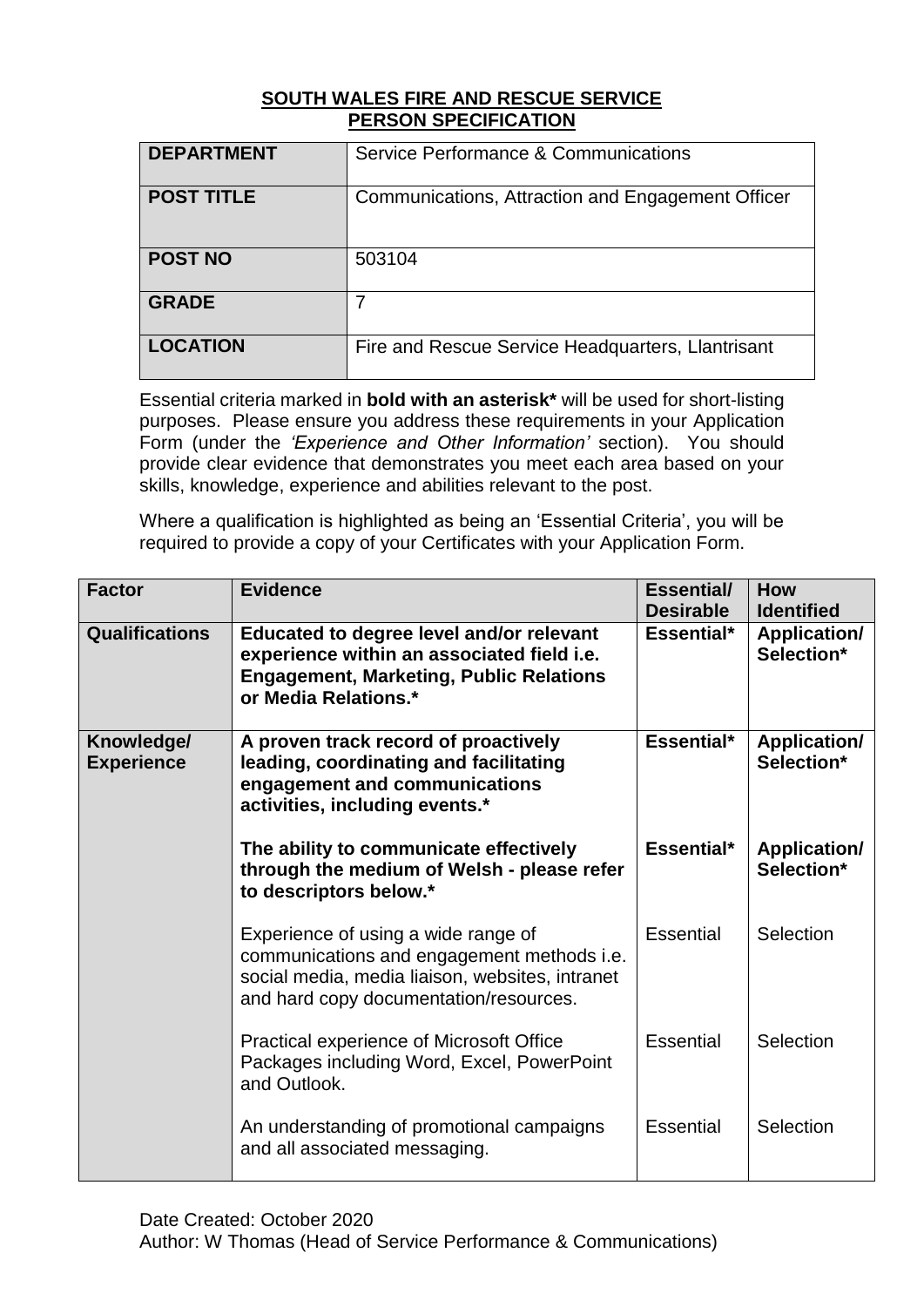| <b>Personal Style</b> | Experience of producing communications<br>which incorporate inclusion, equality and<br>diversity.*                                                                                       | Essential*       | <b>Application/</b><br>Selection* |
|-----------------------|------------------------------------------------------------------------------------------------------------------------------------------------------------------------------------------|------------------|-----------------------------------|
|                       | Ability to work on own initiative in a demanding<br>and changing environment.                                                                                                            | <b>Essential</b> | Selection                         |
|                       | Ability to maintain a confident and resilient<br>attitude in highly challenging situations.                                                                                              | Essential        | Selection                         |
| <b>Intrapersonal</b>  | <b>Experience of establishing relationships</b><br>with a range of stakeholders and the ability<br>to proactively collaborate with these to<br>share information, resources or support.* | Essential*       | <b>Application/</b><br>Selection* |
|                       | Ability to communicate effectively both orally<br>and in writing to a range of different audiences.                                                                                      | Essential        | Selection                         |
|                       | Ability to lead, involve and motivate others<br>both within the Fire & Rescue Service and in<br>the community.*                                                                          | <b>Essential</b> | Selection                         |
| <b>Task</b>           | Ability to create and implement effective<br>plans in line with organisational<br>objectives.*                                                                                           | Essential*       | <b>Application/</b><br>Selection* |
|                       | Experience of problem solving and working to<br>competing deadlines.                                                                                                                     | <b>Essential</b> | Selection                         |
|                       | Ability to adopt a conscientious and proactive<br>approach to work to achieve and maintain<br>excellent standards whilst meeting evolving<br>deadlines.                                  | <b>Essential</b> | Selection                         |

**This role involves frequent travel between sites throughout the South Wales area. The successful candidate must be able to travel independently.**

| <b>LEVEL THREE</b><br><b>DESCRIPTORS</b> | LEVEL DESCRIPTORS FOR WELSH ESSENTIAL POSTS                                  |
|------------------------------------------|------------------------------------------------------------------------------|
| Competence in a broad range              | <b>Speaking and Listening</b>                                                |
| of factual, persuasive and               | Obtain information about key tasks by questioning and listening<br>$\bullet$ |
| expressive language tasks                | Convey information about key work tasks to internal and                      |
| performed in a variety of                | external colleagues in Welsh                                                 |
| contexts. Most language tasks            | Obtain personal and work related information from a variety of               |
| require decision making to               |                                                                              |
| select appropriate language.             | oral sources such as conversations, radio and television                     |
| The individual is expected to            | Can deal with enquiries effectively                                          |
|                                          | Can chair and facilitate meetings in Welsh<br>$\bullet$                      |